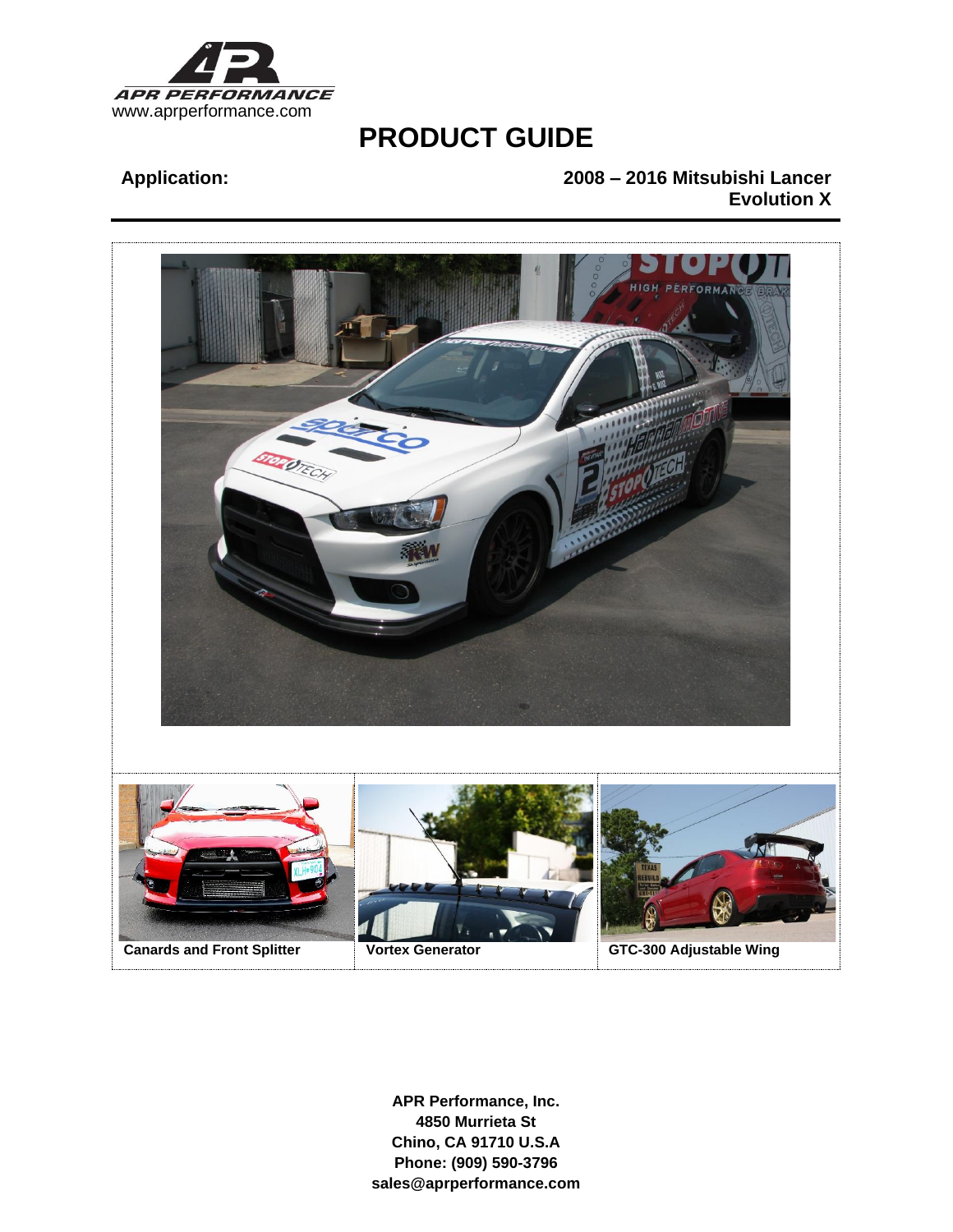

## **Application: 2008 – 2016 Mitsubishi Lancer Evolution X**



### **Carbon Fiber Front Wind Splitter**

To combat the effects of front-end lift, APR Front Wind Splitters are utilized to give extra traction and control in the front of a car. By creating a high-pressure area on top of the wind splitter, high pressure air flow is restricted to flow underneath a car. With low pressure below the car, the effect of lift is reduced, and a driver can gain from the extra traction and control.

# **2008 – 2016 Mitsubishi Lancer EVO X** SKU: CW-489110

Price: \$560

## **Carbon Fiber Front Wind Splitter**

To combat the effects of front-end lift, APR Front Wind Splitters are utilized to give extra traction and control in the front of a car. By creating a high-pressure area on top of the wind splitter, high pressure air flow is restricted to flow underneath a car. With low pressure below the car, the effect of lift is reduced, and a driver can gain from the extra traction and control.

### **2008 – 2016 Mitsubishi Lancer EVO X w/ APR Lip** SKU: CW-411066

Price: \$530



### **Carbon Fiber Front Wind Splitter**

To combat the effects of front-end lift, APR Front Wind Splitters are utilized to give extra traction and control in the front of a car. By creating a highpressure area on top of the wind splitter, high pressure air flow is restricted to flow underneath a car. With low pressure below the car, the effect of lift is reduced, and a driver can gain from the extra traction and control.

**2008 – 2016 Mitsubishi Lancer EVO X w/ OEM Lip** SKU: CW-411096 Price: \$599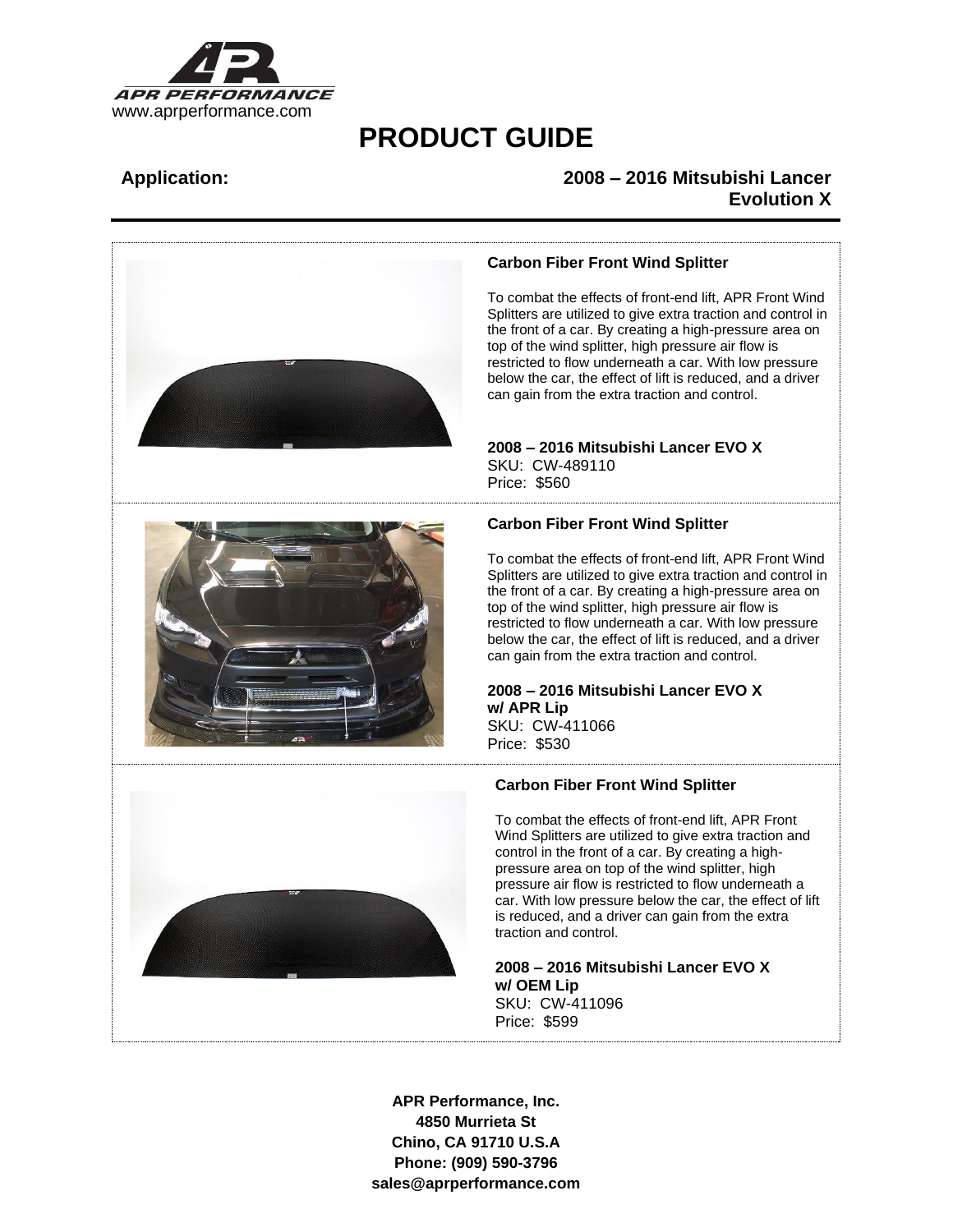

## **Application: 2008 – 2016 Mitsubishi Lancer Evolution X**

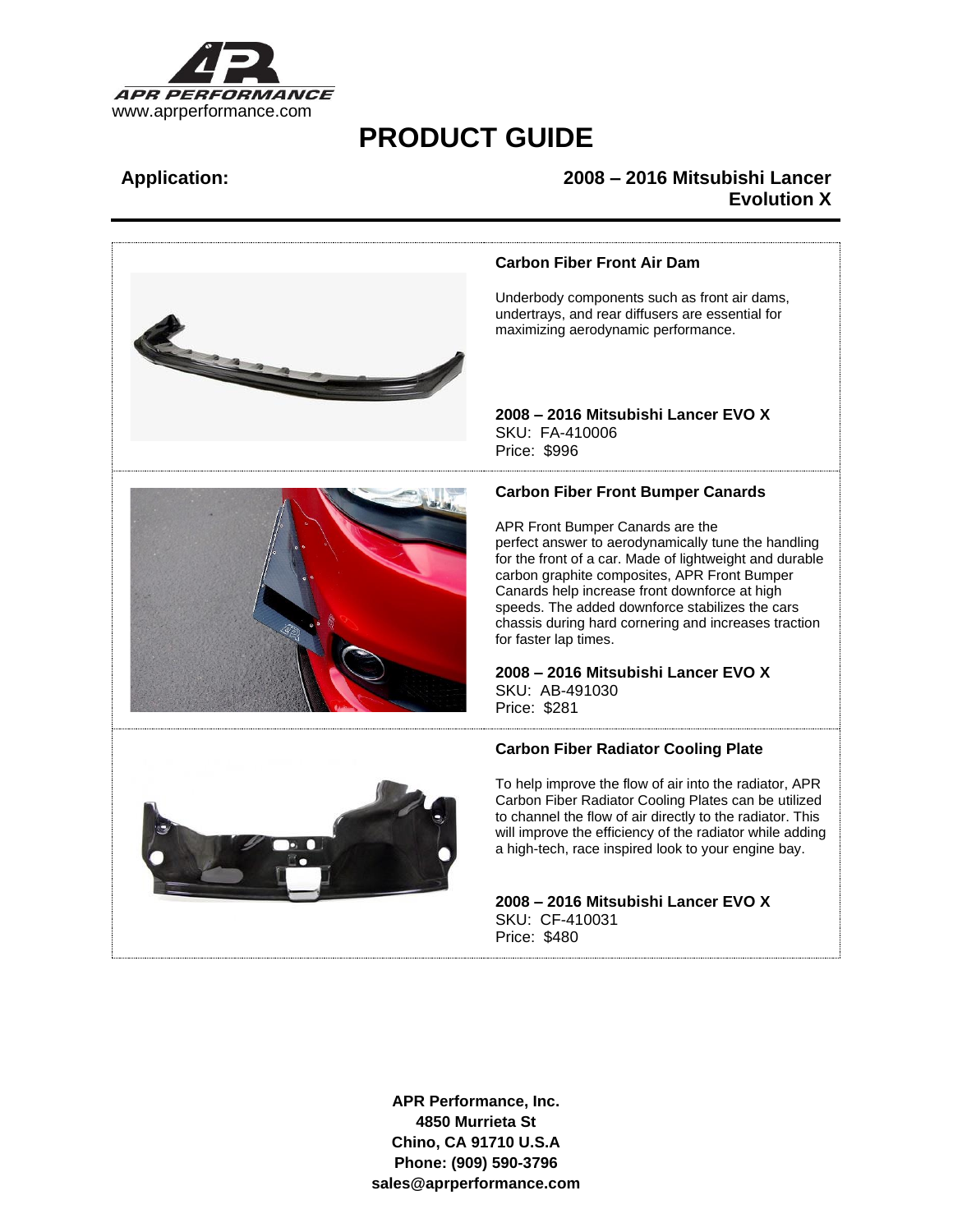

## **Application: 2008 – 2016 Mitsubishi Lancer Evolution X**



### **Carbon Fiber Vortex Generator**

APR Vortex Generators help to guide the air flow on cars with very steep drop-off angles between the roof and the rear window. Air flow tends to become turbulent as it separates from the surface of the car in this region. This turbulent air causes drag and reduces the effectiveness of a rear wing. The APR Vortex Generator helps to reduce drag and improve the effectiveness of the rear wing by delaying the air flow separation and reducing turbulence.

**2008 – 2016 Mitsubishi Lancer EVO X Non-Canadian GSR w/ SSS Package w/ Roof Hump Only** SKU: CF-410012

### **Carbon Fiber Vortex Generator**

APR Vortex Generators help to guide the air flow on cars with very steep drop-off angles between the roof and the rear window. Air flow tends to become turbulent as it separates from the surface of the car in this region. This turbulent air causes drag and reduces the effectiveness of a rear wing. The APR Vortex Generator helps to reduce drag and improve the effectiveness of the rear wing by delaying the air flow separation and reducing turbulence.

**2008 – 2016 Mitsubishi Lancer EVO X Non-Canadian MR & GSR Base w/ Roof Hump Only Does Not Fit 2010 – 2016 w/ Sunroof.** SKU: CF-410014

### **Carbon Fiber Formula GT3 Mirrors**

When it comes to reducing aerodynamic drag to a car, the APR Formula GT3 Mirrors are an excellent choice. The APR Formula GT3 Carbon Fiber Mirrors are designed to give race inspired looks with the functionality of reducing drag and eliminating blind spots with wide angle mirror lenses.

**2008 – 2016 Mitsubishi Lancer EVO X** SKU: CB-410032B

**4850 Murrieta St Chino, CA 91710 U.S.A Phone: (909) 590-3796 sales@aprperformance.com**